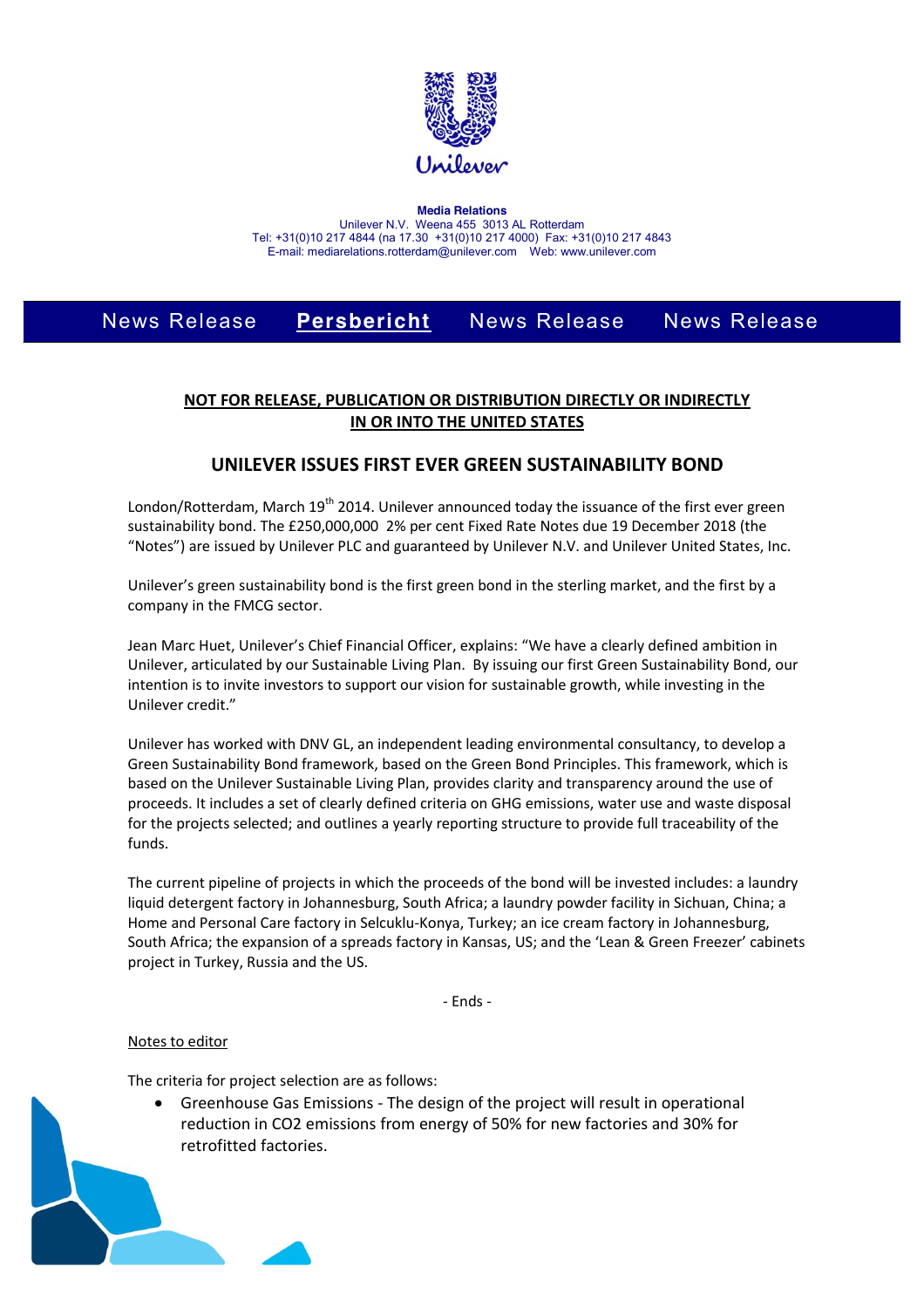Where achievable, energy used for the operation of the factory will in part be sourced from renewables, contributing to the company target to source 40% of energy from renewable sources. The project will replace HydroFluoroCarbon (HFC) freezer cabinets with cabinets using natural hydrocarbon refrigerants, significantly reducing GHG emissions compared to the HFC based 2008 baseline model.

- Water The design of the project will result in operational reductions of water used of 50% for new factories and 30% for retrofitted factories.
- Waste The design of the project will result in waste generation reductions of 50% for new factories and 30% for retrofitted factories. The operational phase of the project will result in sending zero non-hazardous waste to landfill.

### **About Unilever**

Unilever is one of the world's leading suppliers of Food, Home and Personal Care products with sales in over 190 countries. We work with 174,000 colleagues around the world and generated annual sales of €49.8 billion in 2013. Over half of our company's footprint is in the faster growing developing and emerging markets (57% in 2013). Working to create a better future every day, we help people feel good, look good and get more out of life. Our portfolio includes some of the world's best known brands, 14 of which - Knorr, Persil / Omo, Dove, Sunsilk, Hellmann's, Surf, Lipton, Rexona / Sure, Wall's ice cream, Lux, Flora / Becel, Rama / Blue Band, Magnum and Axe / Lynx - now generate a turnover of €1 billion or more.

Our ambition is to double the size of our business, whilst reducing our overall environmental footprint (including sourcing, consumer use and disposal) and increasing our positive social impact. We are committed to helping more than a billion people take action to improve their health and well-being, sourcing all our agricultural raw materials sustainably by 2020, and decoupling our growth from our environmental impact. Supporting our three big goals, we have defined seven pillars, underpinned by targets encompassing social, environmental and economic areas. See more on the Unilever Sustainable Living Plan at www.unilever.com/sustainable-living/.

Unilever has been recognised in the Dow Jones Sustainability World Indexes for 14 consecutive years. We are included in the FTSE4Good Index Series and attained a top environmental score of 5, leading to inclusion in the FTSE4Good Environmental Leaders Europe 40 Index. Unilever has been named sector leader of the CDP's Forests programme for three consecutive years, and in 2013 led the list of Global Corporate Sustainability Leaders in the GlobeScan/SustainAbility annual survey - for the third year running. Unilever was named LinkedIn's third most sought-after employer worldwide in 2013.

For more information about Unilever and its brands, please visit www.unilever.com.

#### **Important Notices**

**This press release does not constitute an offer to sell or a solicitation of an offer to buy the securities described herein, nor shall there be any sale of these securities in any state or other jurisdiction in which such an offer, solicitation or sale would be unlawful prior to registration or qualification under the securities laws of any such jurisdiction.**

**This news release is only being distributed to and is only directed at (i) persons who are outside the United Kingdom or (ii) to investment professionals falling within Article 19(5) of the Financial Services and Markets Act 2000 (Financial Promotion) Order 2005 (the "Order") or (iii) high net worth entities, and other persons to whom it may lawfully be communicated, falling within Article 49(2)(a) to (d) of the Order (all such persons together being referred to as "relevant persons"). The securities are only available to, and any invitation, offer or agreement to subscribe, purchase or otherwise acquire such securities will be engaged in only with, relevant persons. Any person who is not a relevant person should not act or rely on this news release any of its contents.**

**This news release does not constitute an offer of securities for sale in the United States. The securities described herein have not been and will not be registered under the U.S. Securities Act of 1933, as amended (the "Securities Act") and may not be offered, sold or delivered within the United States or to, or for the account or benefit of, U.S. person (as defined in Regulation S under the Securities Act) absent registration or an applicable exemption from the registration requirements of the Securities Act. No action has been made or will be taken that would permit a public offering in the United States of the securities described herein.**